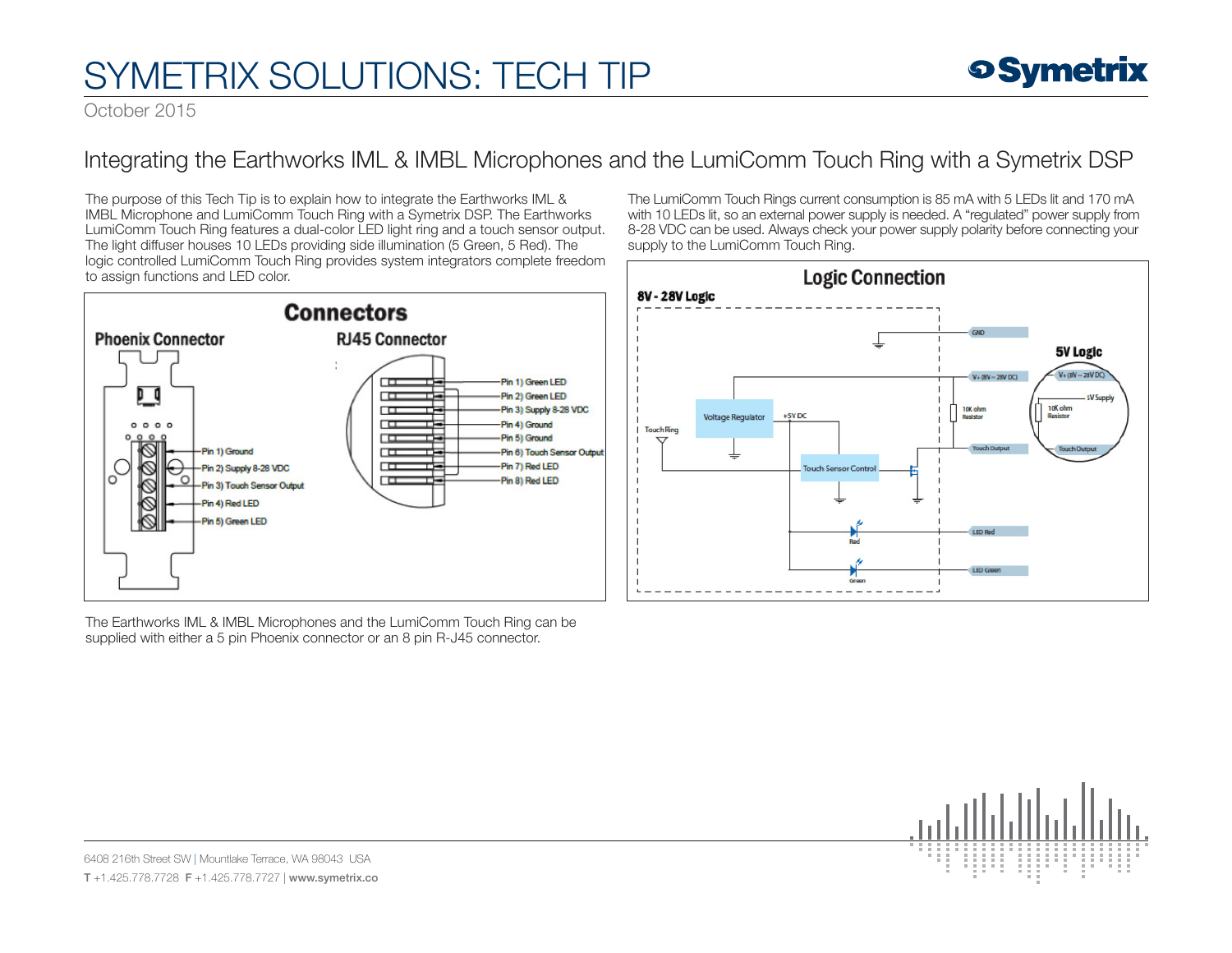## SYMETRIX SOLUTIONS: TECH TIP



October 2015

The wiring diagram below uses the Earthworks IMBL Phoenix connector in this example. Each connection between the Phoenix connector and the Symetrix DSP is explained below.

Pin 1) Ground - This connects to both the ground (-) connection of the external power supply, as well as the ground connection of the External Control Input or the Logic Output used on the Symetrix DSP.

Pin 2) 8-28 VDC power supply – This connects to the (+) connection of the external power supply.

Pin 3) Touch Sensor Output – This connects to the External Control Input used on the Symetrix DSP. In this example, CTRL input 1A is used.

Pin 4) Red LED - This connects to the Logic Output on the Symetrix DSP used to activate the red LED. In this example Logic Output 2 is used.

Pin 5) Green LED - This connects to the Logic Output on the Symetrix DSP used to activate the green LED. In this example Logic Output 1 is used.

Symetrix DSP's are equipped with 3.3V pull up digital inputs, so a 10K resistor is not necessary as shown in Earthworks documentation.



To create the programming for the LEDs we recommend using our Button Processor Super-module, which is included in Composer software. 1-button, 4-button and 8-button versions are included in Composers Super-module library.

The Button Processor Super-module makes it extremely easy to integrate these microphone's push-to-talk switches into your SymNet DSP. Four different modes are available per mic switch; Push to talk, Push to Mute, Toggle, and Disabled.

1. Start by importing a 1-Button Processor Super-module into the design:



2. Drag in a 1-Button Momentary module from the toolkit, and wire to the "Button 1" input on the super-module.